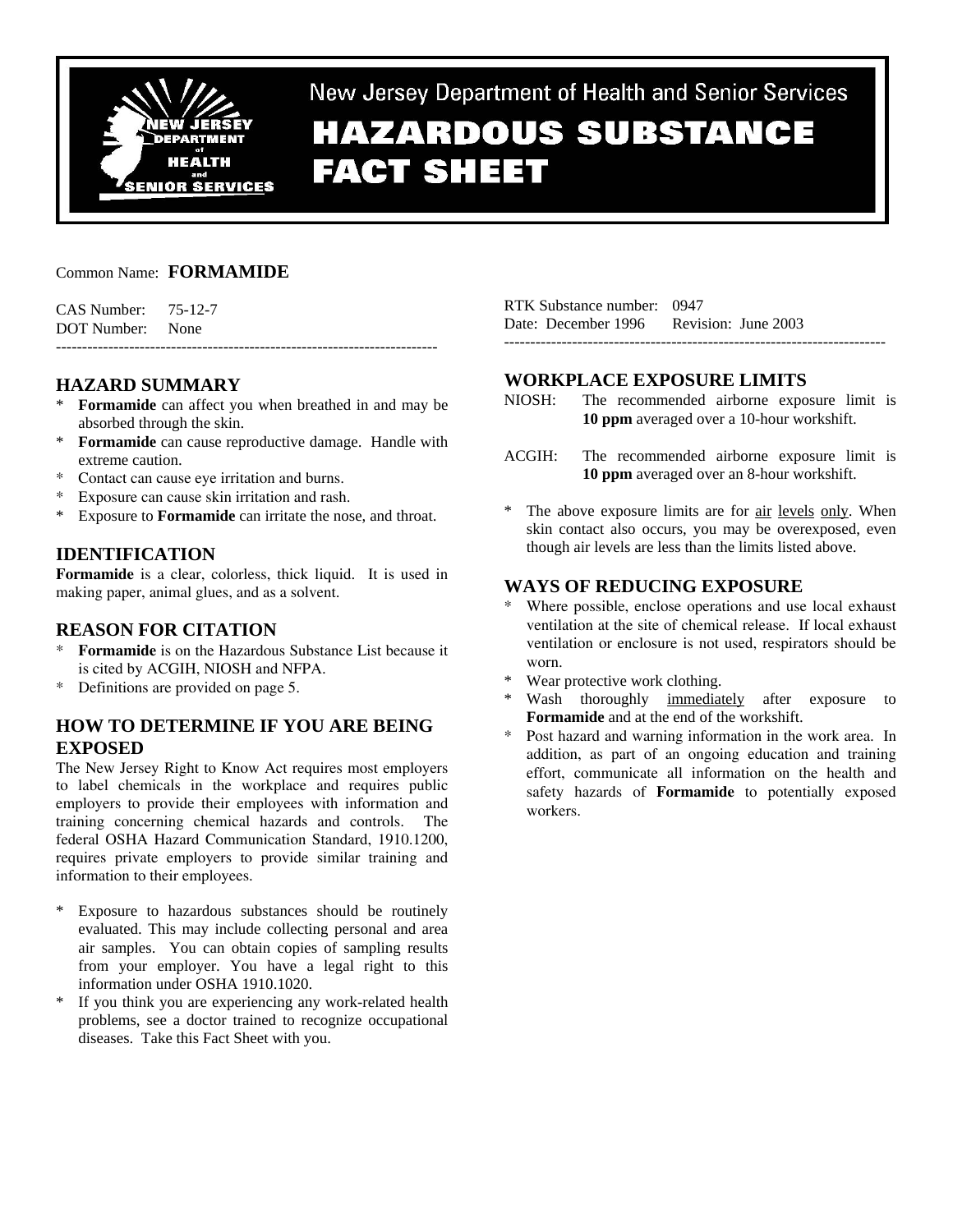This Fact Sheet is a summary source of information of all potential and most severe health hazards that may result from exposure. Duration of exposure, concentration of the substance and other factors will affect your susceptibility to any of the potential effects described below.

---------------------------------------------------------------------------

# **HEALTH HAZARD INFORMATION**

#### **Acute Health Effects**

The following acute (short-term) health effects may occur immediately or shortly after exposure to **Formamide**:

- \* Contact can cause eye irritation and burns.
- \* Exposure can cause skin irritation and rash.<br>\* Exposure to **Formanide** can irritate the nos
- Exposure to **Formamide** can irritate the nose, and throat.

#### **Chronic Health Effects**

The following chronic (long-term) health effects can occur at some time after exposure to **Formamide** and can last for months or years:

#### **Cancer Hazard**

\* According to the information presently available to the New Jersey Department of Health and Senior Services, **Formamide** has not been tested for its ability to cause cancer in animals.

#### **Reproductive Hazard**

- There is limited evidence that **Formamide** is a teratogen in animals. Until further testing has been done, it should be treated as a possible teratogen in humans.
- \* **Formamide** may decrease fertility in males and females.

#### **Other Long-Term Effects**

Formamide has not been tested for other chronic (longterm) health effects.

## **MEDICAL**

#### **Medical Testing**

There is no special test for this chemical. However, if illness occurs or overexposure is suspected, medical attention is recommended.

Any evaluation should include a careful history of past and present symptoms with an exam. Medical tests that look for damage already done are not a substitute for controlling exposure.

Request copies of your medical testing. You have a legal right to this information under OSHA 1910.1020.

#### **WORKPLACE CONTROLS AND PRACTICES**

Unless a less toxic chemical can be substituted for a hazardous substance, **ENGINEERING CONTROLS** are the most effective way of reducing exposure. The best protection is to enclose operations and/or provide local exhaust ventilation at the site of chemical release. Isolating operations can also reduce exposure. Using respirators or protective equipment is less effective than the controls mentioned above, but is sometimes necessary.

In evaluating the controls present in your workplace, consider: (1) how hazardous the substance is, (2) how much of the substance is released into the workplace and (3) whether harmful skin or eye contact could occur. Special controls should be in place for highly toxic chemicals or when significant skin, eye, or breathing exposures are possible.

In addition, the following control is recommended:

\* Where possible, automatically pump liquid **Formamide** from drums or other storage containers to process containers.

Good **WORK PRACTICES** can help to reduce hazardous exposures. The following work practices are recommended:

- \* Workers whose clothing has been contaminated by **Formamide** should change into clean clothing promptly.
- Contaminated work clothes should be laundered by individuals who have been informed of the hazards of exposure to **Formamide**.
- Eye wash fountains should be provided in the immediate work area for emergency use.
- If there is the possibility of skin exposure, emergency shower facilities should be provided.
- \* On skin contact with **Formamide**, immediately wash or shower to remove the chemical. At the end of the workshift, wash any areas of the body that may have contacted **Formamide**, whether or not known skin contact has occurred.
- Do not eat, smoke, or drink where **Formamide** is handled, processed, or stored, since the chemical can be swallowed. Wash hands carefully before eating, drinking, applying cosmetics, smoking, or using the toilet.

## **PERSONAL PROTECTIVE EQUIPMENT**

WORKPLACE CONTROLS ARE BETTER THAN PERSONAL PROTECTIVE EQUIPMENT. However, for some jobs (such as outside work, confined space entry, jobs done only once in a while, or jobs done while workplace controls are being installed), personal protective equipment may be appropriate.

OSHA 1910.132 requires employers to determine the appropriate personal protective equipment for each hazard and to train employees on how and when to use protective equipment.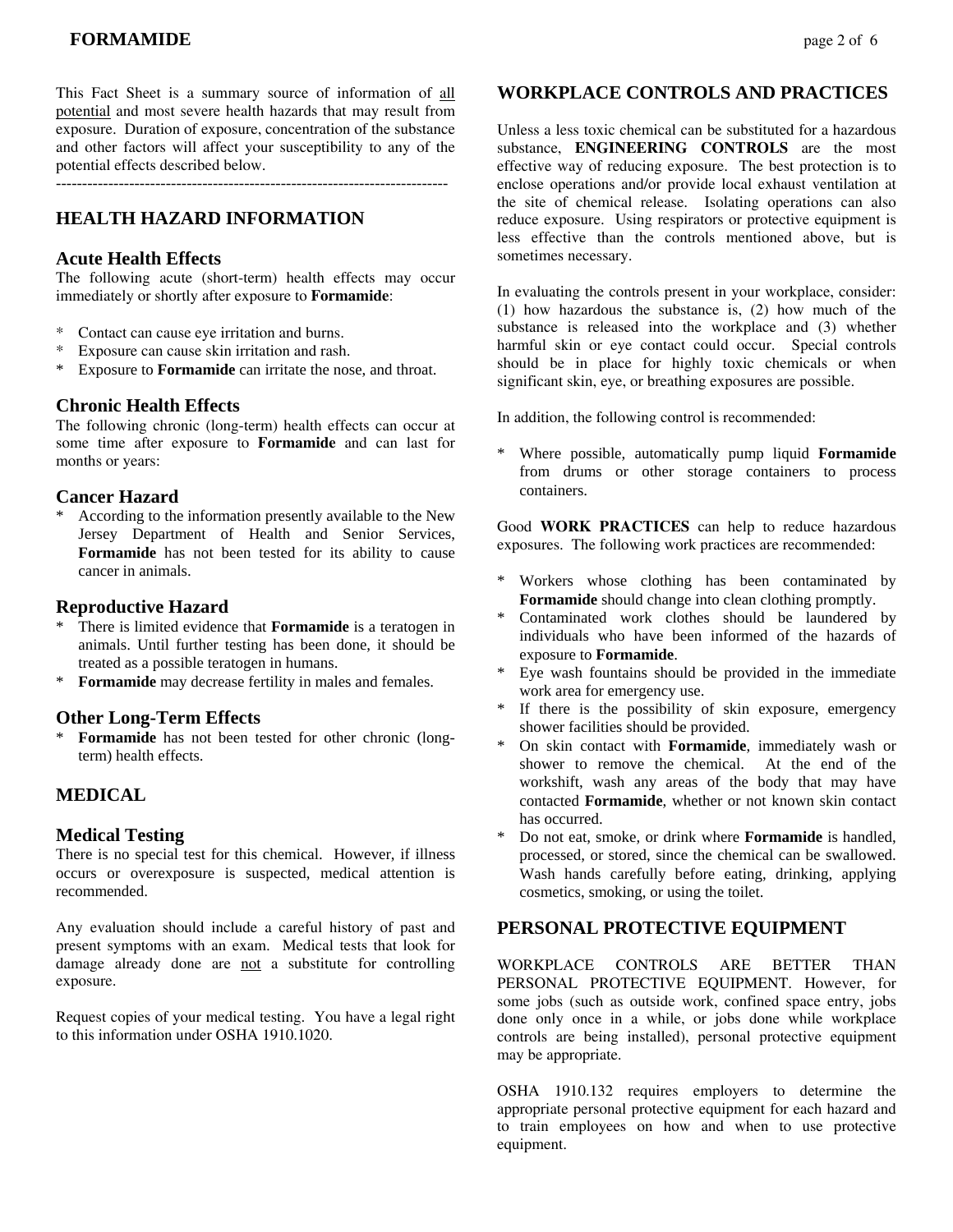# **Clothing**

- \* Avoid skin contact with **Formamide**. Wear protective gloves and clothing. Safety equipment suppliers/ manufacturers can provide recommendations on the most protective glove/clothing material for your operation.
- All protective clothing (suits, gloves, footwear, headgear) should be clean, available each day, and put on before work.

# **Eye Protection**

- \* Wear indirect-vent, impact and splash resistant goggles when working with liquids.
- \* Wear a face shield along with goggles when working with corrosive, highly irritating or toxic substances.
- Contact lenses should not be worn when working with this substance.

# **Respiratory Protection**

# **IMPROPER USE OF RESPIRATORS IS DANGEROUS.** Such equipment should only be used if the employer has a written program that takes into account workplace conditions,

requirements for worker training, respirator fit testing and medical exams, as described in OSHA 1910.134.

\* Where the potential exists for exposure over **10 ppm**, use a NIOSH approved supplied-air respirator with a full facepiece operated in a pressure-demand or other positivepressure mode. For increased protection use in combination with an auxiliary self-contained breathing apparatus operated in a pressure-demand or other positive-pressure mode.

# **QUESTIONS AND ANSWERS**

- Q: If I have acute health effects, will I later get chronic health effects?
- A: Not always. Most chronic (long-term) effects result from repeated exposures to a chemical.
- Q: Can I get long-term effects without ever having shortterm effects?
- A: Yes, because long-term effects can occur from repeated exposures to a chemical at levels not high enough to make you immediately sick.
- Q: What are my chances of getting sick when I have been exposed to chemicals?
- A: The likelihood of becoming sick from chemicals is increased as the amount of exposure increases. This is determined by the length of time and the amount of material to which someone is exposed.
- Q: When are higher exposures more likely?
- A: Conditions which increase risk of exposure include physical and mechanical processes (heating, pouring, spraying, spills and evaporation from large surface areas such as open containers), and "confined space" exposures (working inside vats, reactors, boilers, small rooms, etc.).
- Q: Is the risk of getting sick higher for workers than for community residents?
- A: Yes. Exposures in the community, except possibly in cases of fires or spills, are usually much lower than those found in the workplace. However, people in the community may be exposed to contaminated water as well as to chemicals in the air over long periods. This may be a problem for children or people who are already ill.
- Q: Can men as well as women be affected by chemicals that cause reproductive system damage?
- A: Yes. Some chemicals reduce potency or fertility in both men and women. Some damage sperm and eggs, possibly leading to birth defects.
- Q: Who is at the greatest risk from reproductive hazards?
- A: Pregnant women are at greatest risk from chemicals that harm the developing fetus. However, chemicals may affect the ability to have children, so both men and women of childbearing age are at high risk.
- Q: Should I be concerned if a chemical is a teratogen in animals?
- A: Yes. Although some chemicals may affect humans differently than they affect animals, damage to animals suggests that similar damage can occur in humans.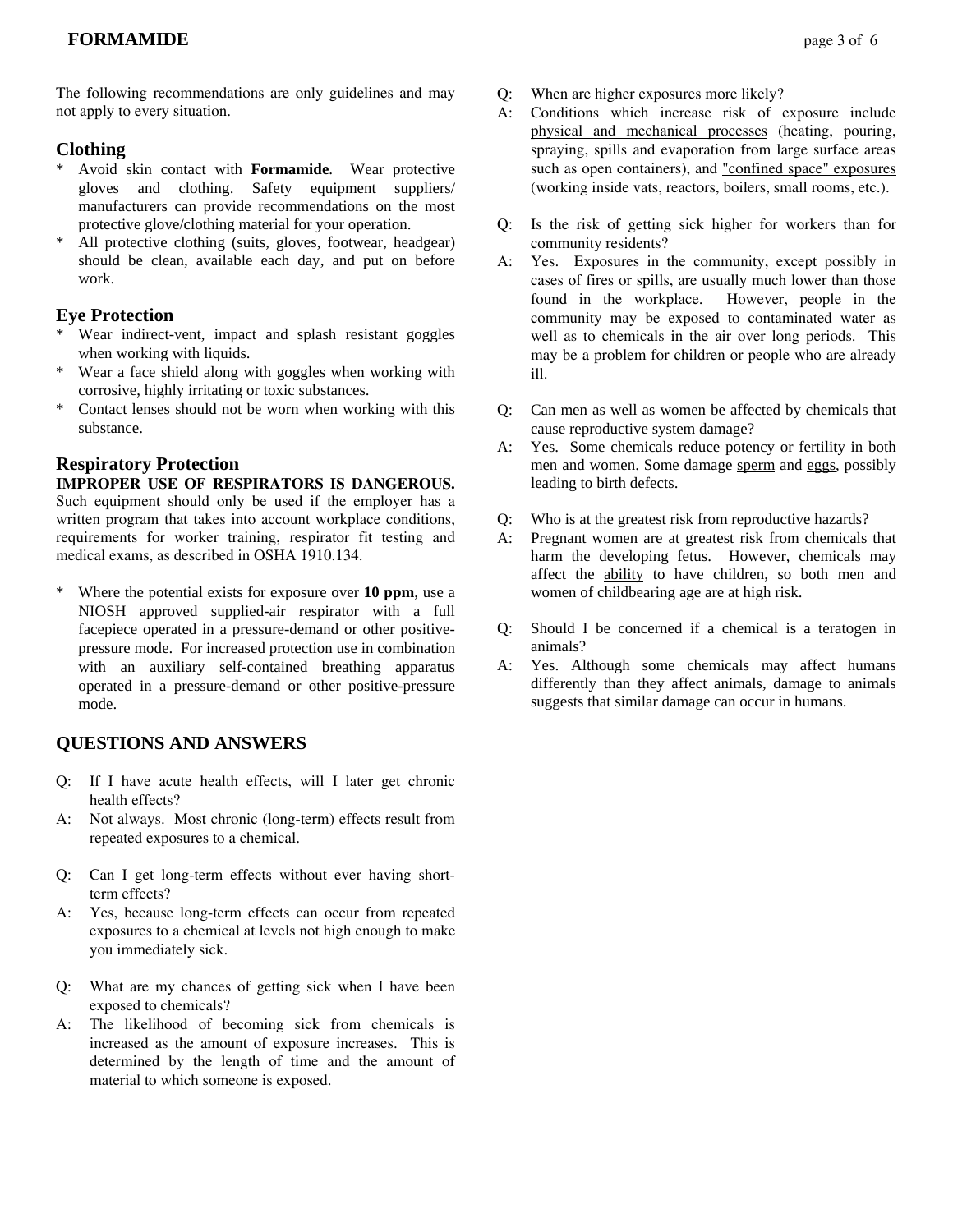------------------------------------------------------------------------ The following information is available from:

 New Jersey Department of Health and Senior Services Occupational Health Service PO Box 360 Trenton, NJ 08625-0360 (609) 984-1863 (609) 984-7407 (fax)

Web address: http://www.state.nj.us/health/eoh/odisweb/

#### **Industrial Hygiene Information**

Industrial hygienists are available to answer your questions regarding the control of chemical exposures using exhaust ventilation, special work practices, good housekeeping, good hygiene practices, and personal protective equipment including respirators. In addition, they can help to interpret the results of industrial hygiene survey data.

#### **Medical Evaluation**

If you think you are becoming sick because of exposure to chemicals at your workplace, you may call personnel at the Department of Health and Senior Services, Occupational Health Service, who can help you find the information you need.

#### **Public Presentations**

Presentations and educational programs on occupational health or the Right to Know Act can be organized for labor unions, trade associations and other groups.

#### **Right to Know Information Resources**

The Right to Know Infoline (609) 984-2202 can answer questions about the identity and potential health effects of chemicals, list of educational materials in occupational health, references used to prepare the Fact Sheets, preparation of the Right to Know Survey, education and training programs, labeling requirements, and general information regarding the Right to Know Act. Violations of the law should be reported to (609) 984-2202.

 $-$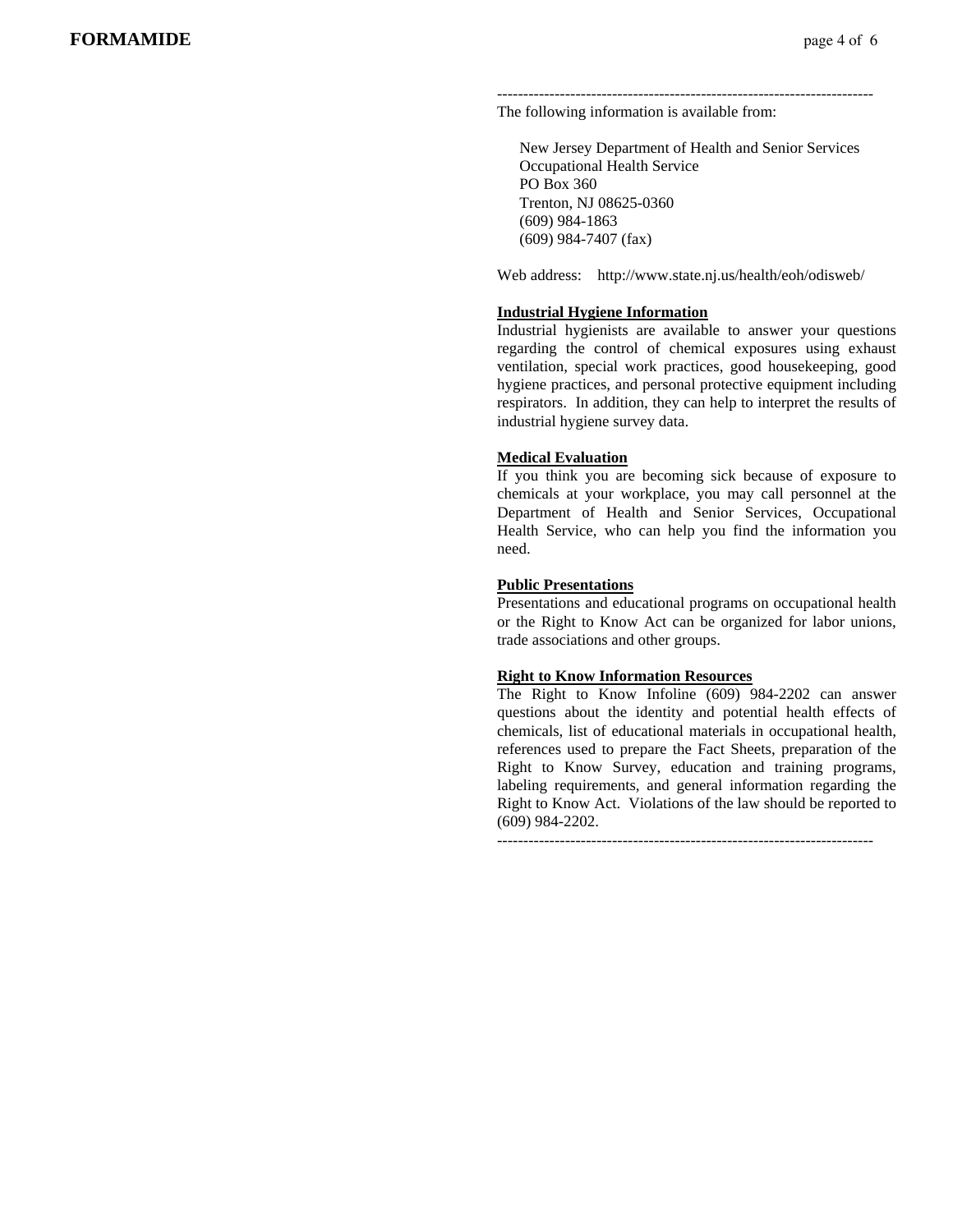## **DEFINITIONS**

**ACGIH** is the American Conference of Governmental Industrial Hygienists. It recommends upper limits (called TLVs) for exposure to workplace chemicals.

A **carcinogen** is a substance that causes cancer.

The **CAS number** is assigned by the Chemical Abstracts Service to identify a specific chemical.

A **combustible** substance is a solid, liquid or gas that will burn.

A **corrosive** substance is a gas, liquid or solid that causes irreversible damage to human tissue or containers.

**DEP** is the New Jersey Department of Environmental **Protection** 

**DOT** is the Department of Transportation, the federal agency that regulates the transportation of chemicals.

**EPA** is the Environmental Protection Agency, the federal agency responsible for regulating environmental hazards.

A **fetus** is an unborn human or animal.

A **flammable** substance is a solid, liquid, vapor or gas that will ignite easily and burn rapidly.

The **flash point** is the temperature at which a liquid or solid gives off vapor that can form a flammable mixture with air.

**HHAG** is the Human Health Assessment Group of the federal EPA.

**IARC** is the International Agency for Research on Cancer, a scientific group that classifies chemicals according to their cancer-causing potential.

A **miscible** substance is a liquid or gas that will evenly dissolve in another.

**mg/m3** means milligrams of a chemical in a cubic meter of air. It is a measure of concentration (weight/volume).

A **mutagen** is a substance that causes mutations. A **mutation** is a change in the genetic material in a body cell. Mutations can lead to birth defects, miscarriages, or cancer.

**NAERG** is the North American Emergency Response Guidebook. It was jointly developed by Transport Canada, the United States Department of Transportation and the Secretariat of Communications and Transportation of Mexico. It is a guide for first responders to quickly identify the specific or generic hazards of material involved in a transportation incident, and to protect themselves and the general public during the initial response phase of the incident.

**NCI** is the National Cancer Institute, a federal agency that determines the cancer-causing potential of chemicals.

**NFPA** is the National Fire Protection Association. It classifies substances according to their fire and explosion hazard.

**NIOSH** is the National Institute for Occupational Safety and Health. It tests equipment, evaluates and approves respirators, conducts studies of workplace hazards, and proposes standards to OSHA.

**NTP** is the National Toxicology Program which tests chemicals and reviews evidence for cancer.

**OSHA** is the Occupational Safety and Health Administration, which adopts and enforces health and safety standards.

**PEL** is the Permissible Exposure Limit which is enforceable by the Occupational Safety and Health Administration.

**PIH** is a DOT designation for chemicals which are Poison Inhalation Hazards.

**ppm** means parts of a substance per million parts of air. It is a measure of concentration by volume in air.

A **reactive** substance is a solid, liquid or gas that releases energy under certain conditions.

A **teratogen** is a substance that causes birth defects by damaging the fetus.

**TLV** is the Threshold Limit Value, the workplace exposure limit recommended by ACGIH.

The **vapor pressure** is a measure of how readily a liquid or a solid mixes with air at its surface. A higher vapor pressure indicates a higher concentration of the substance in air and therefore increases the likelihood of breathing it in.